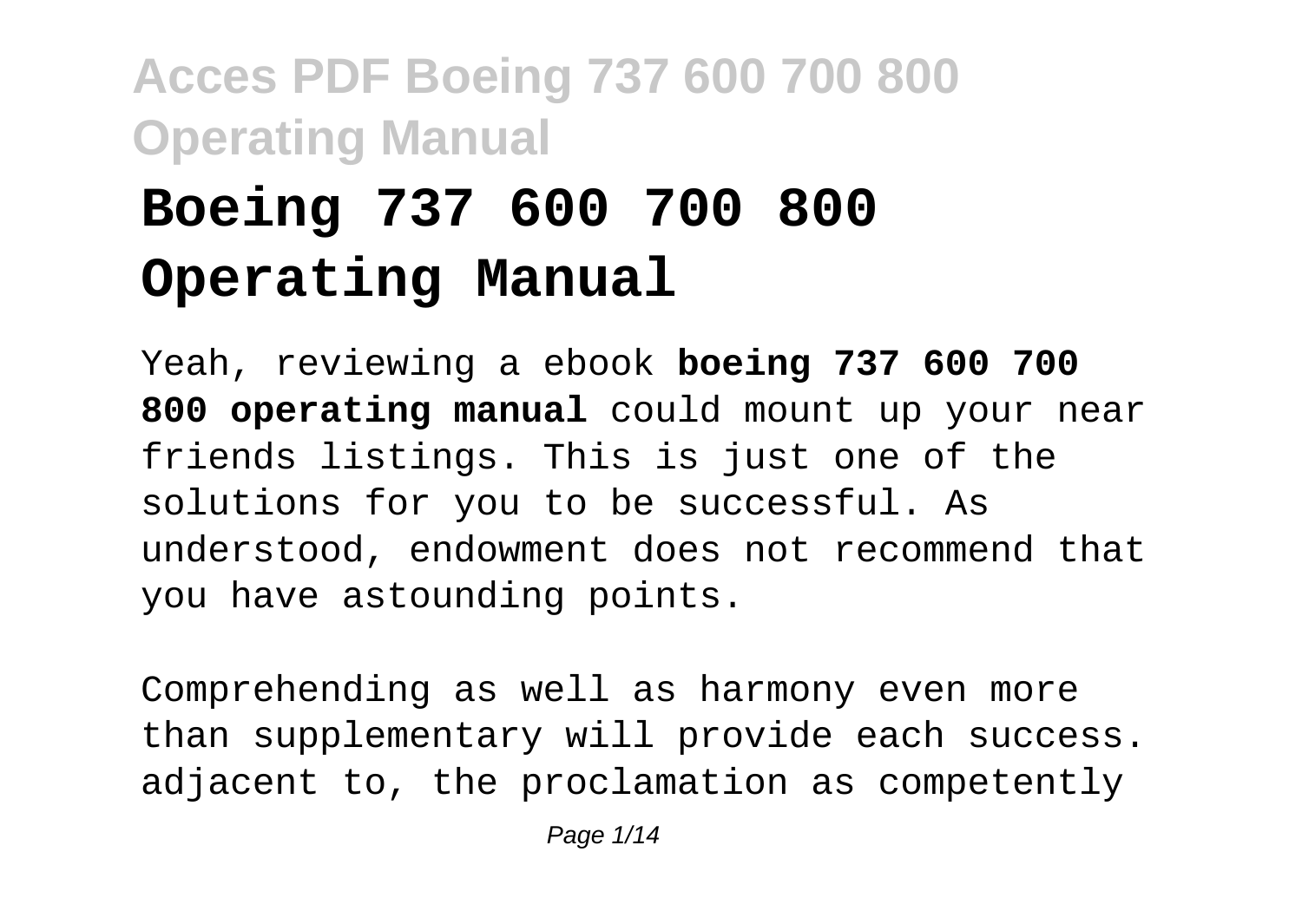as perception of this boeing 737 600 700 800 operating manual can be taken as well as picked to act.

#### Boeing 737 600 700 800

The 737-800 and 737-700 aircraft are equipped with Blended Winglet Technology, which help to improve aerodynamic performance and handling characteristics, boost flight range and reduce fuel burn by up to four per cent

#### Boeing 737-600, 737-700, 737-800 - Our fleet WestJet ...

© Planespotters.net 2020. All rights Page 2/14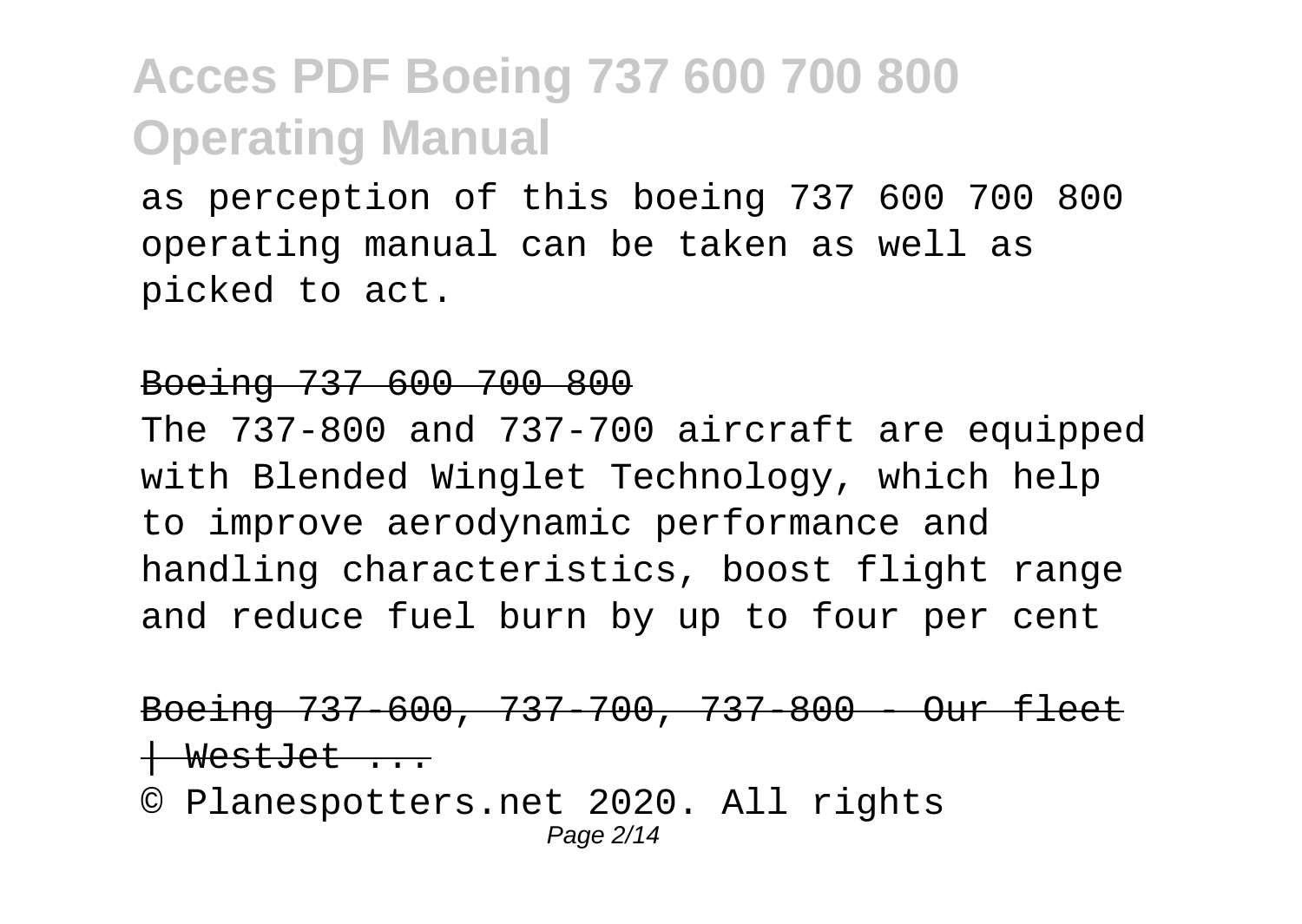reserved. Loading

Boeing 737 Next Generation  $+600/700/800/900...$ The Boeing 737 Classic is the name given to the -300/400/500 series after the introduction of the -600/700/800/900 series of the Boeing 737 family. Produced from 1984 to 2000, a total of 1,988 Classic series were delivered. The main development was to reengine with the high pressure ratio CFM56-7.

Boeing 737 Wikipedia The Boeing 737-800 is a stretched version of Page 3/14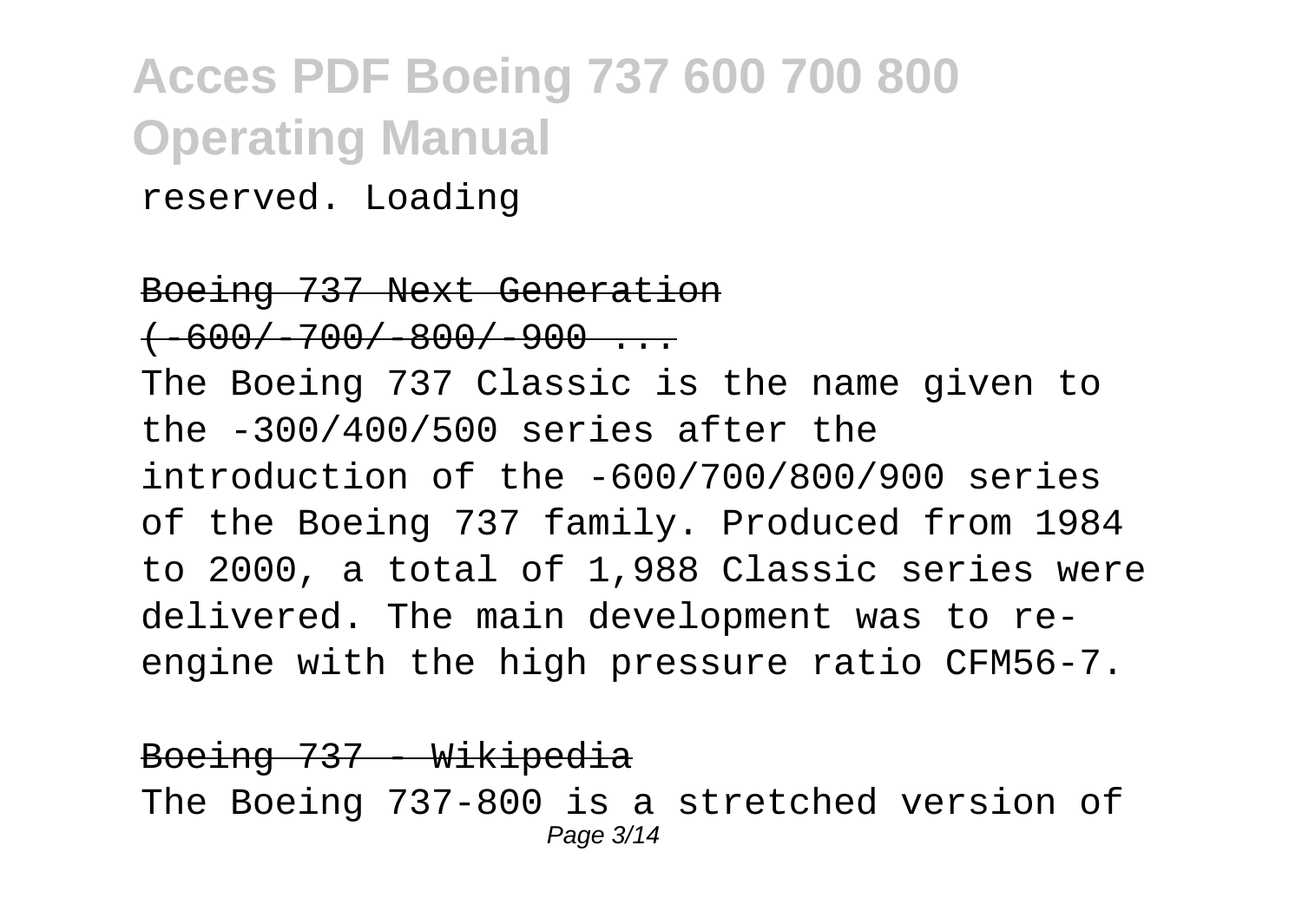the 737-700. It replaced the 737-400. The Boeing 737-800 competes primarily with the Airbus A320. The 737-800 seats 162 passengers in a two-class layout or 189 passengers in a one-class layout. The 737?800 was launched on September 5, 1994.

Boeing 737 Next Generation - Wikipedia Type training: Boeing 737-600/700/800/900 (CFM56) Aviet LTD Added at: November 25, 2019. ... EMBRAER 170/190 and Boeing 737  $CG/NG/MAX$ , EASA Part 66 CAT A, B1.1 & B2 -Interactive Online Training … Continued. Nayak Maintenance Training Added at: February Page 4/14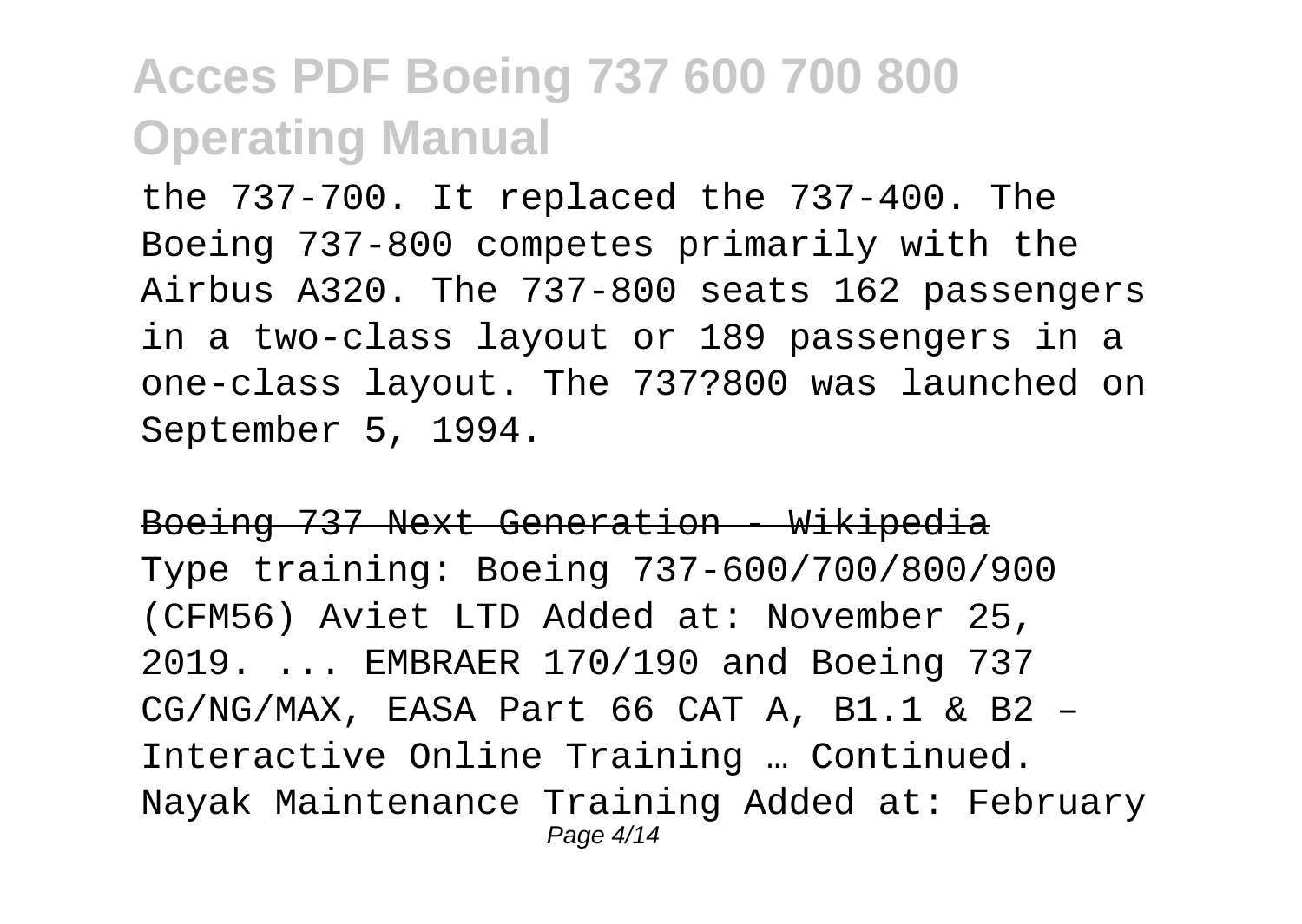15, 2018.

Boeing 737-600/700/800/900 (CFM56) – EA The 737-600 and -700 are the smaller members of Boeing's successful Next Generation 737-600/700/800/900 family. Among the many changes, the Next Generation 737s feature more efficient CFM56-7B turbofans. The CFM56-7 combines the core of the CFM56-5 with the CFM56-3's low pressure compressor and a 1.55m (61in) fan.

Boeing 737-600/700 - Airliners.net Boeing 737-800 versus Boeing 737-700; 39.50 Page 5/14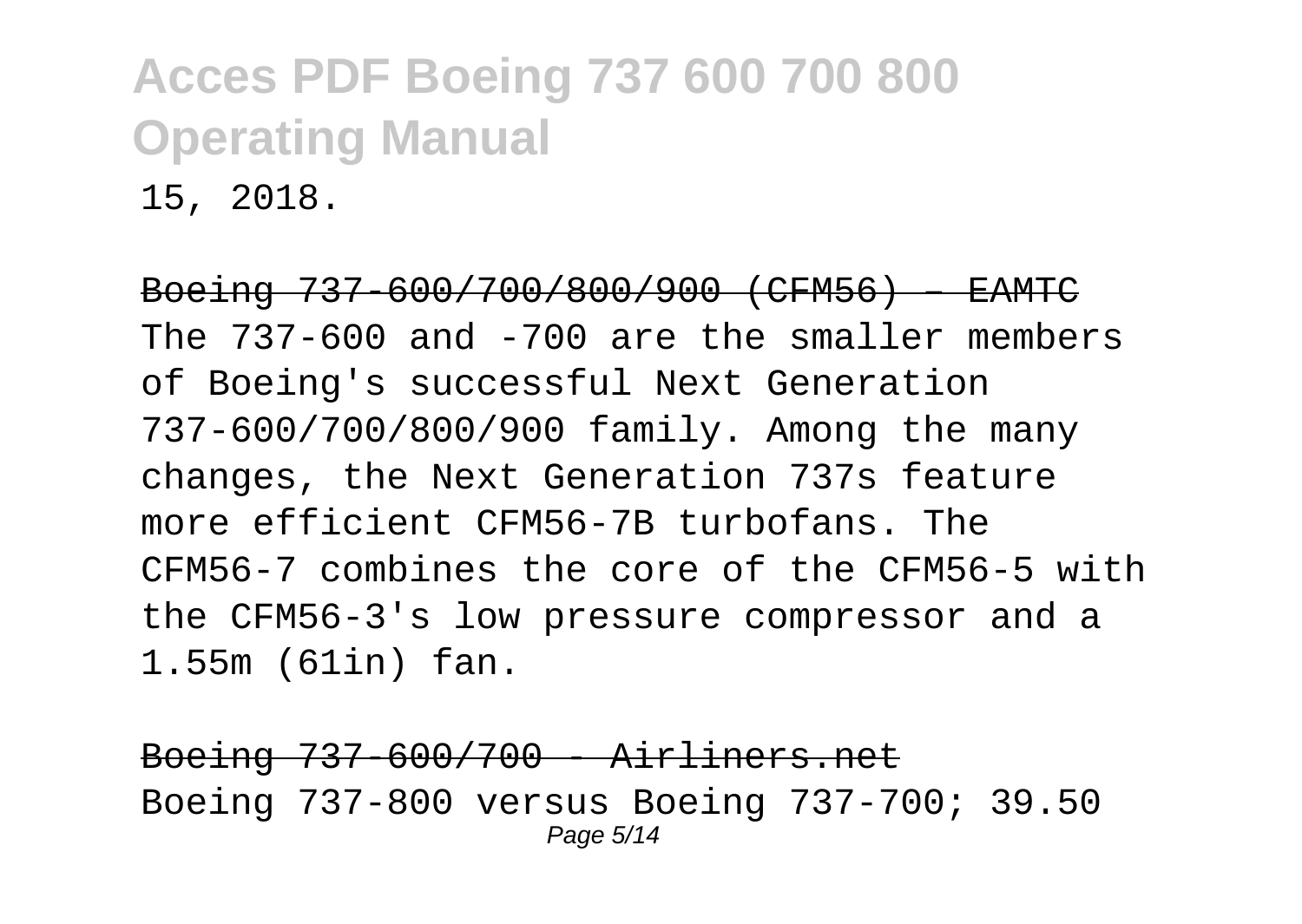m: 129 ft 7 in: length: 33.60 m: 110 ft 3 in: 35.80 m: 117 ft 5 in: wingspan: 35.80 m: 117 ft 5 in: 125.00 m 2: 1,345 ft 2 ...

#### Boeing 737-800 vs. Boeing 737-700 aviatorjoe.net

Early indications are that the 737-600/ -700/-800/-900 family of airplanes is meeting the projected goal of a 15 percent reduction in airframe maintenance costs. With airlines moving into their second and third years of 737-600/-700/-800/-900 operation, actual cost data are becoming available.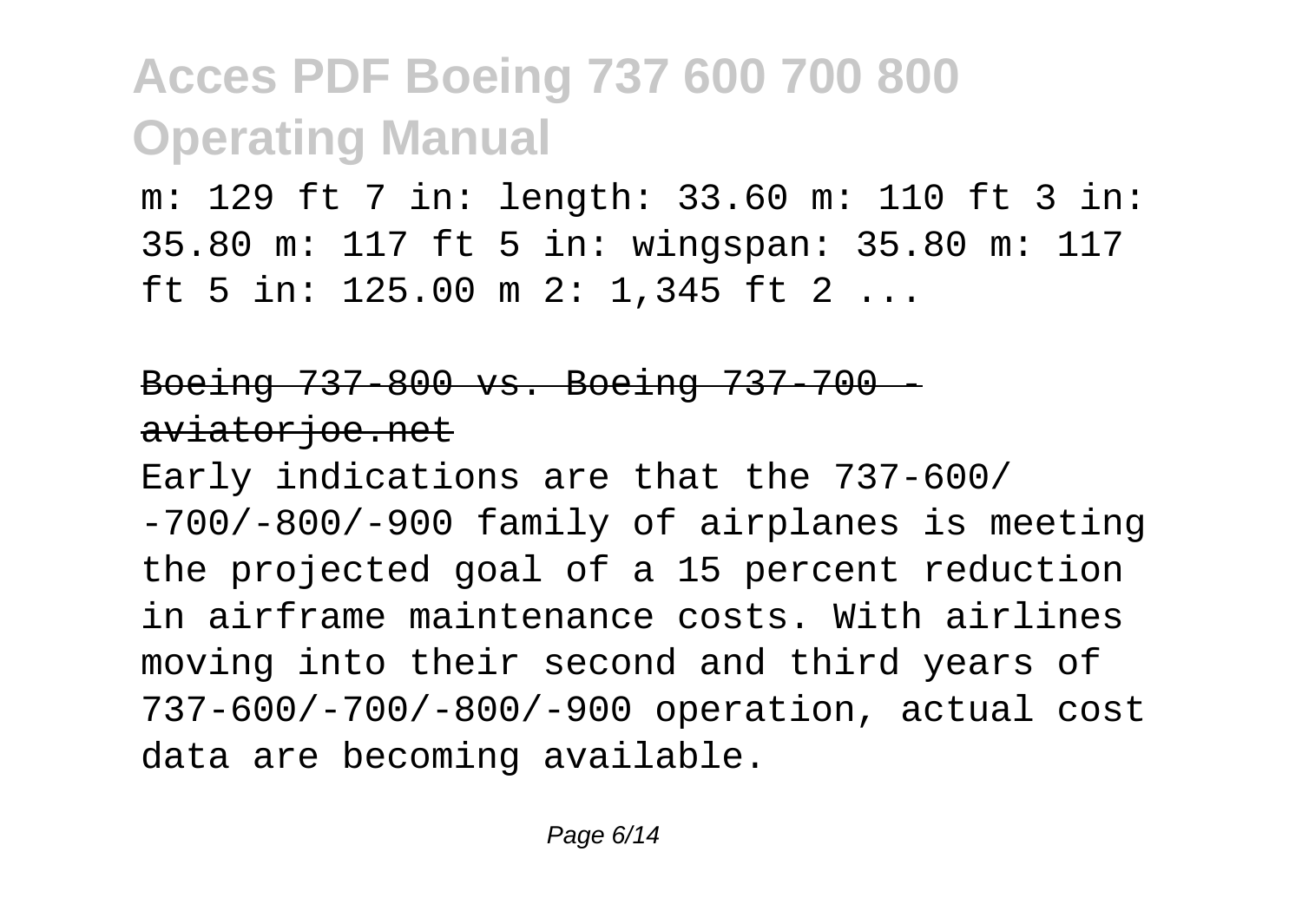#### Aero 15 - 737-600/-700/-800/-900 Maint Costs Boeing

737 Next Generation (-600/-700/-800/-900) aircraft Fatal accidents. September 29, 2006 (): Gol Transportes Aéreos Flight 1907, a brand-new 737-800 with 154 people on board broke up and crashed following a midair collision in Brazil with an Embraer Legacy 600. All on board the 737-800 were killed.

List of accidents and incidents involving the Boeing  $737...$ 

600 700 800 900 Notes Ariana Afghan Airlines \* 2 1 \* Kam Air: 6 3 1 1 3 Past operator. Page 7/14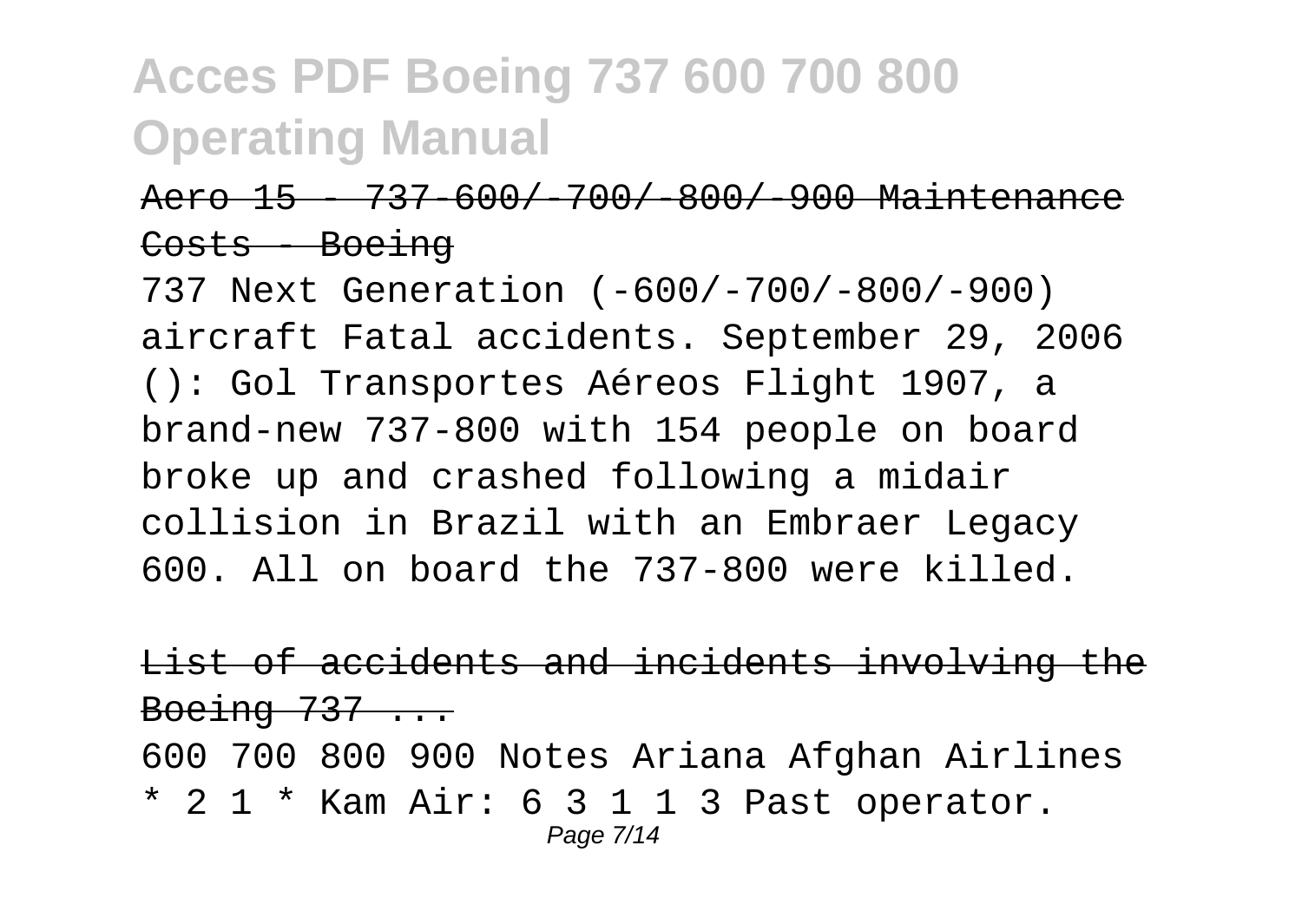737-200 retired January 2010. 737-300 leased from East Air and returned December, 2008. 737-800 leased from Pegasus Airlines and returned on May, 2008. Pamir Airways \* \* Ceased operations in 2011 Safi Airways \* Past operator. 737-300 retired December 2008.

List of Boeing 737 operators - Wikipedia 737-700/800 FCOM Boeing Maximum Taxi Weight 133,500 / 60,554 Maximum Takeoff Weight 133,000 / 60,327 Maximum Landing Weight 128,000 / 58,059 Maximum Zero Fuel Weigh 120,500 / 54,657 Autopilot/Flight Director System Don't engage the autopilot below 400 Page 8/14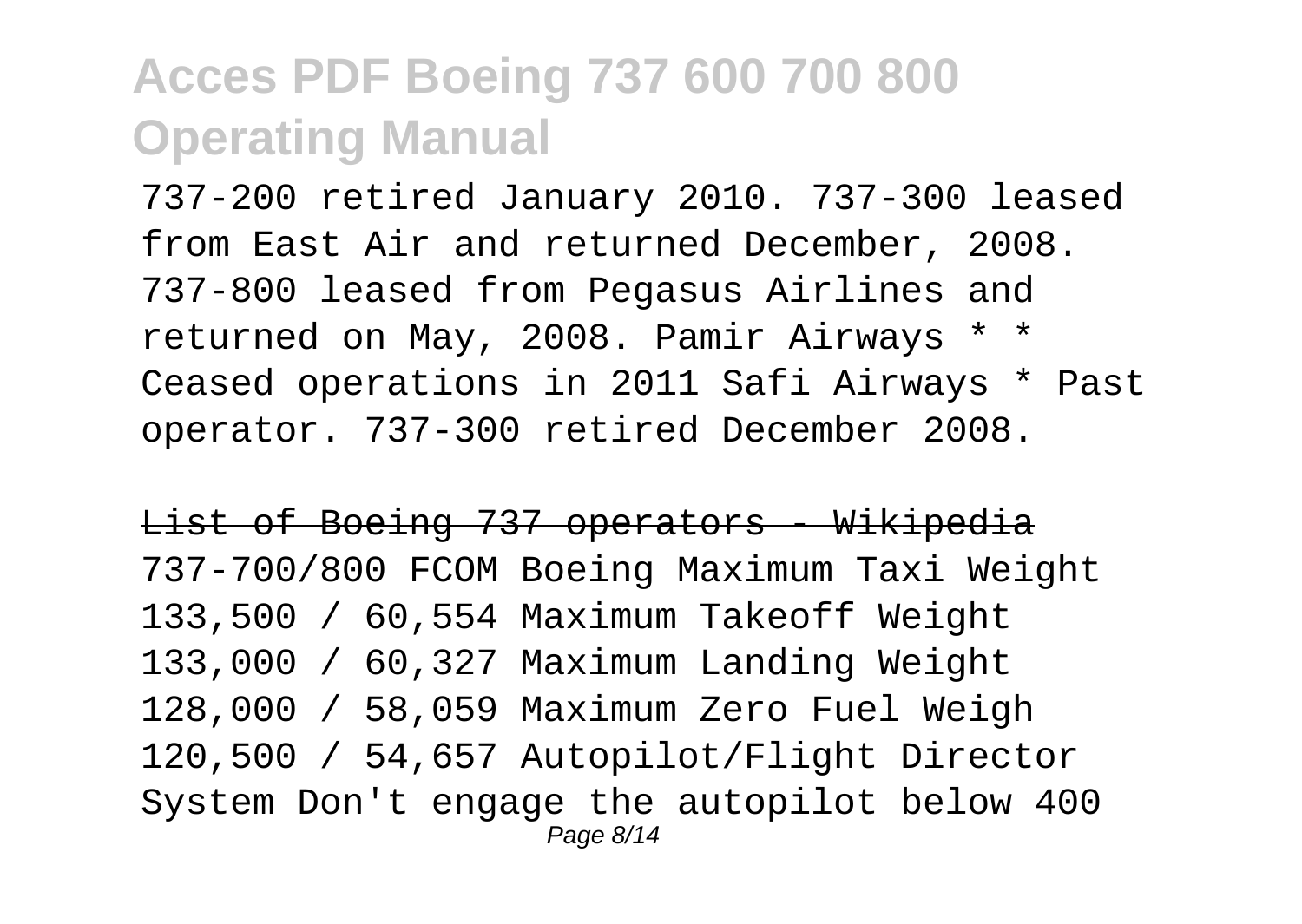ft AGL. For single channel approach, the autopilot shall disengaged below 50 ft AGL.

Boeing 737-700/800 Flight Crew Operation Manual

Family: Original's: Classic's: NG's: MAX's: Series: 100: 200 Adv: 300: 400: 500: 600: 700: 800: 900ER: MAX-7: MAX-7X: MAX-8: MAX-200: MAX-9: MAX-10: Production: First ...

Boeing 737 Detailed Technical Data This Boeing 737-800 aircraft seats 189 passengers in a one-class configuration and is used on international short to medium-haul Page  $9/14$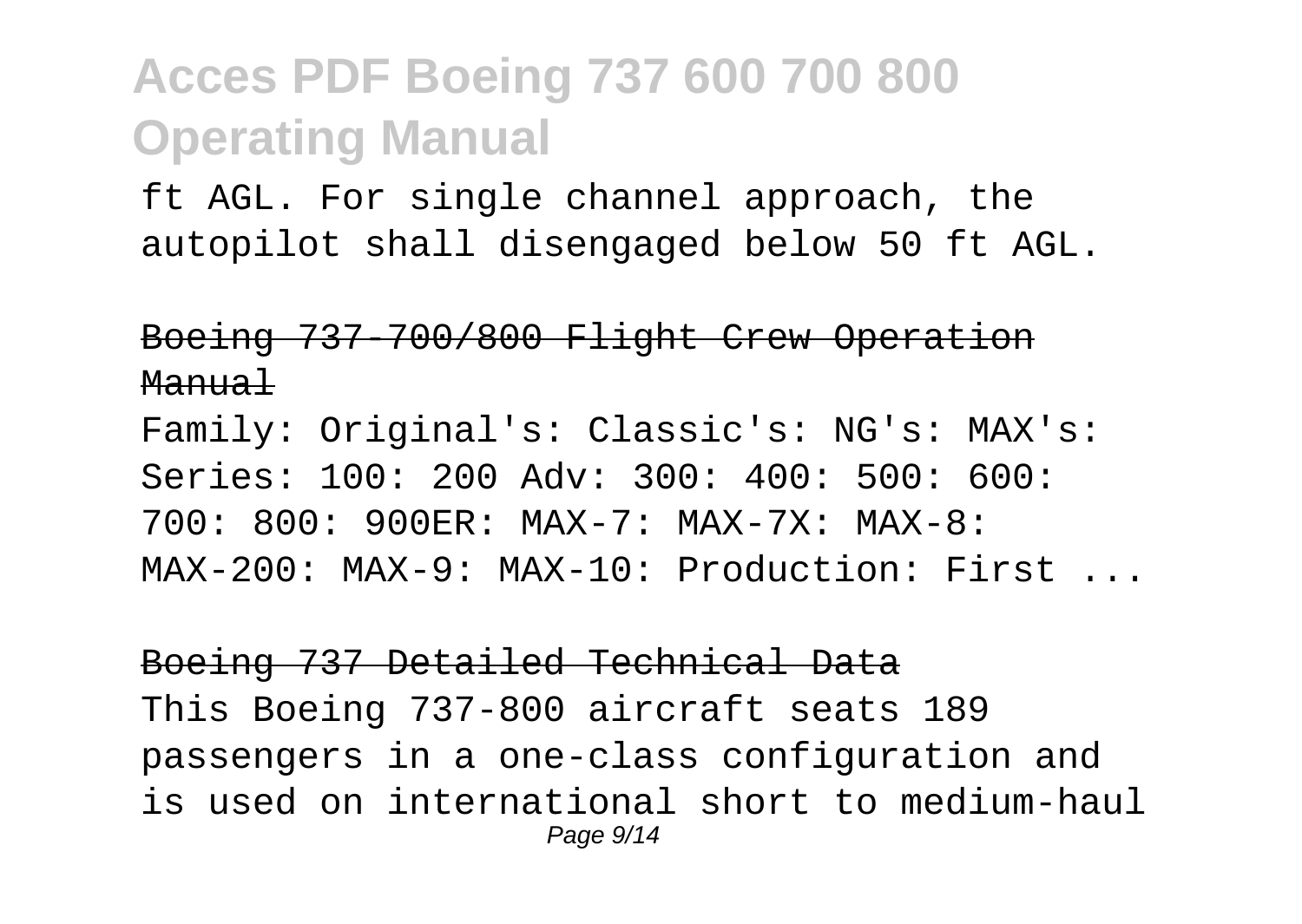routes extending as far as Egypt. All seats on this aircraft do not recline. Featured user comments. Read user reviews for TUI UK Boeing 737-800 (73H)

#### Boeing 737-800 (73H) - SeatGuru 737-400 – 737-700. If information is applicable to models that are not consecutively numbered, a comma (,) is used in the model designator. For example, if information is applicable to only 737-300 and 737-800 models, the model designator will show 737-300, 737-800. Model 737-600 737-700 737-800 737-900 October 31, 2005 Page 10/14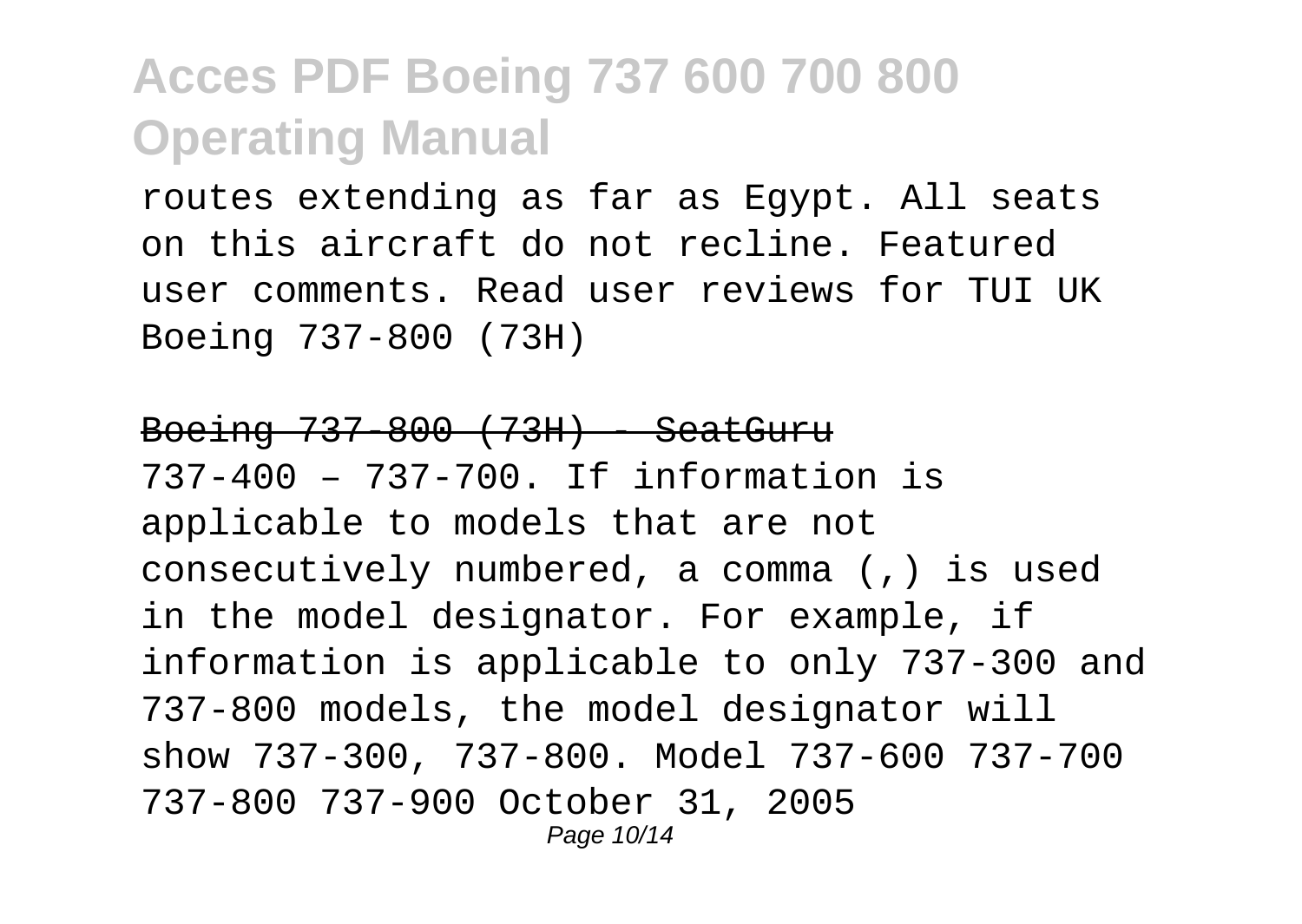#### 737 - 600/700/800/900 Flight Crew Training Manual

Boeing, Ryanair Celebrate Milestone 375th Next-Generation 737-800 Delivery November 11, 2015 in Commercial Irish low-cost carrier is the largest 737-800 customer in the world.

#### Boeing: Next-Generation 737

The new Miami Air intends to restart charter operations with a single Boeing 737-800. On October 20, 2020 the new airline leased a Boeing 737-800 (N770MA, msn 28647, ex HL7567) from GECAS. Rate this:

Page 11/14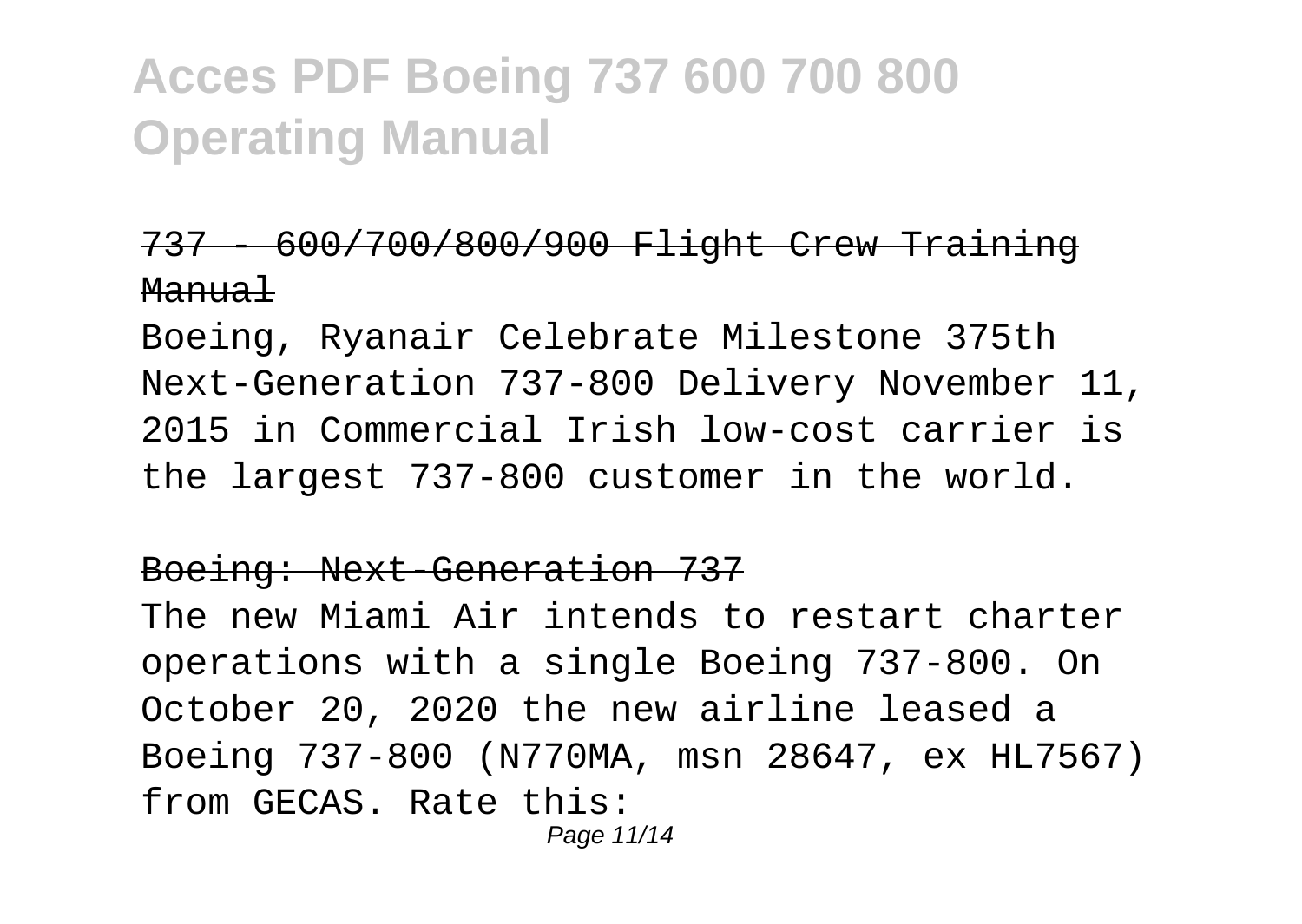#### The resurrected Miami Air adds its first Boeing  $737-800...$

The Boeing 737-700 is equipped with CFM56-7B engines and a very modern, fully digital cockpit. It has a longer range and larger variants than its predecessor: the series includes four models, the ?600/-700/-800/-900, seating between 108 and 215 passengers. The 737NG's primary competition is the Airbus A320 family.

Boeing 737-700, -800 | Jetflite The Boeing 737 Next Generation, often called Page 12/14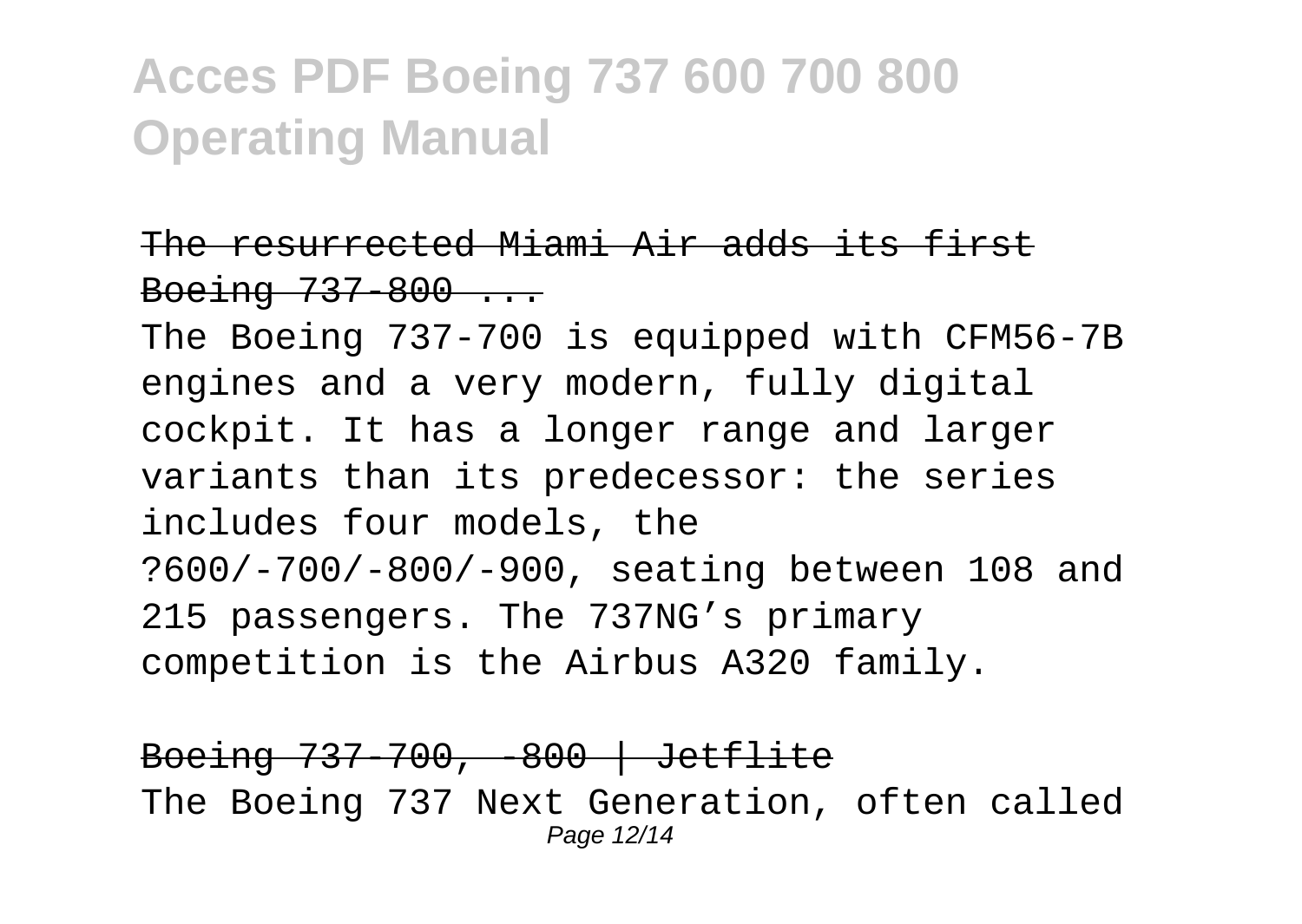the 737NG, is a family of Boeing 737s. The 737-600, -700, -800 and -900 are all 737NG aircraft. It is the third family of Boeing 737. The family which came before it is the 737 Classic family. They have been made since 1996 by Boeing Commercial Airplanes. All 737s are twin-engined, narrow-body airliners. This means that they all have two engines and only have one aisle between seats. 4,293 737NG aircraft have been delivered. More than 6,300 have been